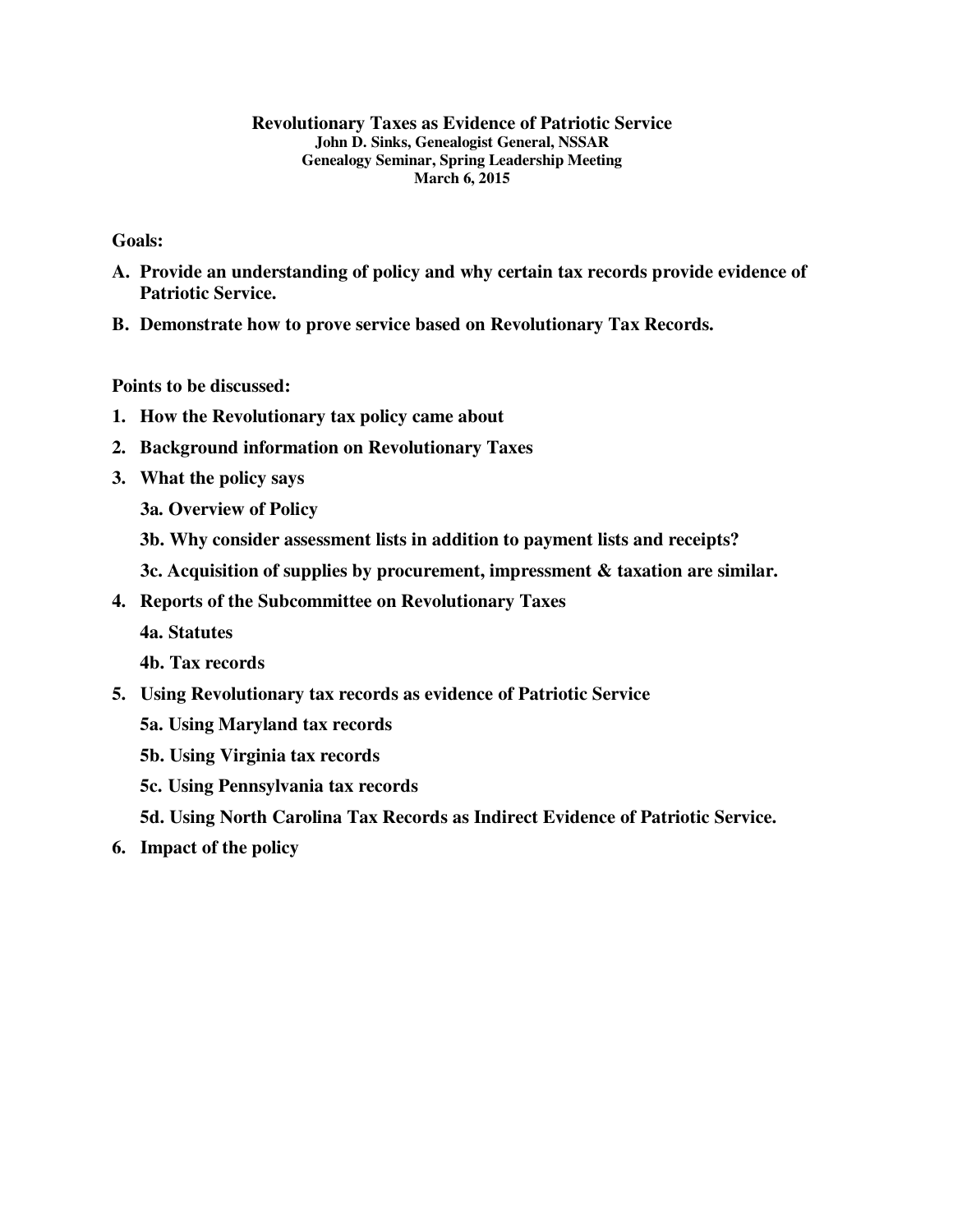- **1. How the Revolutionary tax policy came about**
- **Pennsylvania supply taxes accepted as evidence of Patriotic Service for decades**
- **Other states had supply taxes**
- **DAR extended qualifying taxes beyond the Pennsylvania supply taxes in 2006**
- **Spring 2012 subcommittee appointed--Pennsylvania supply taxes to be paradigm**
- **Fall 2012 policy adopted**
- **2. Background information on Revolutionary taxes**
- **Congress had no authority to levy taxes; money & supplies requested from states.** 
	- o **Congress requested authority to levy taxes**
	- o **Some states passed authorization; some did so with a proviso that all other states had to pass a similar authorization.**
	- o **Not all states authorized Congress to levy taxes.**
	- o **Congress in fact did not levy taxes.**
- **States tax laws varied in structure** 
	- o **Congress requested states for resources to carry on the War.**
	- o **Some states cited requests of Congress in law—Pennsylvania**
	- o **Some states seldom cited a request of Congress in law—Virginia**
	- o **Some states did not mix taxes to meet requests of Congress with taxes for other purposes--Pennsylvania**
	- o **Some states combined military and civil purposes in a single tax--Maryland, Virginia**
	- o **Not all taxes supporting the War addressed a request of Congress; states also had responsibility and authority for prosecuting the War.**
	- o **North Carolina separated authorization of assessment lists from taxes.**
- **The scope of taxes to support the War went beyond raising supplies.** 
	- o **Other purposes: pay troops, provide clothing, build ships, raise bounty money, and provide relief for the families of soldiers in service.**
	- o **Congress did not always specify a purpose when asking the states for money**
	- o **Congress urged states to retire paper money, both Continental and state.**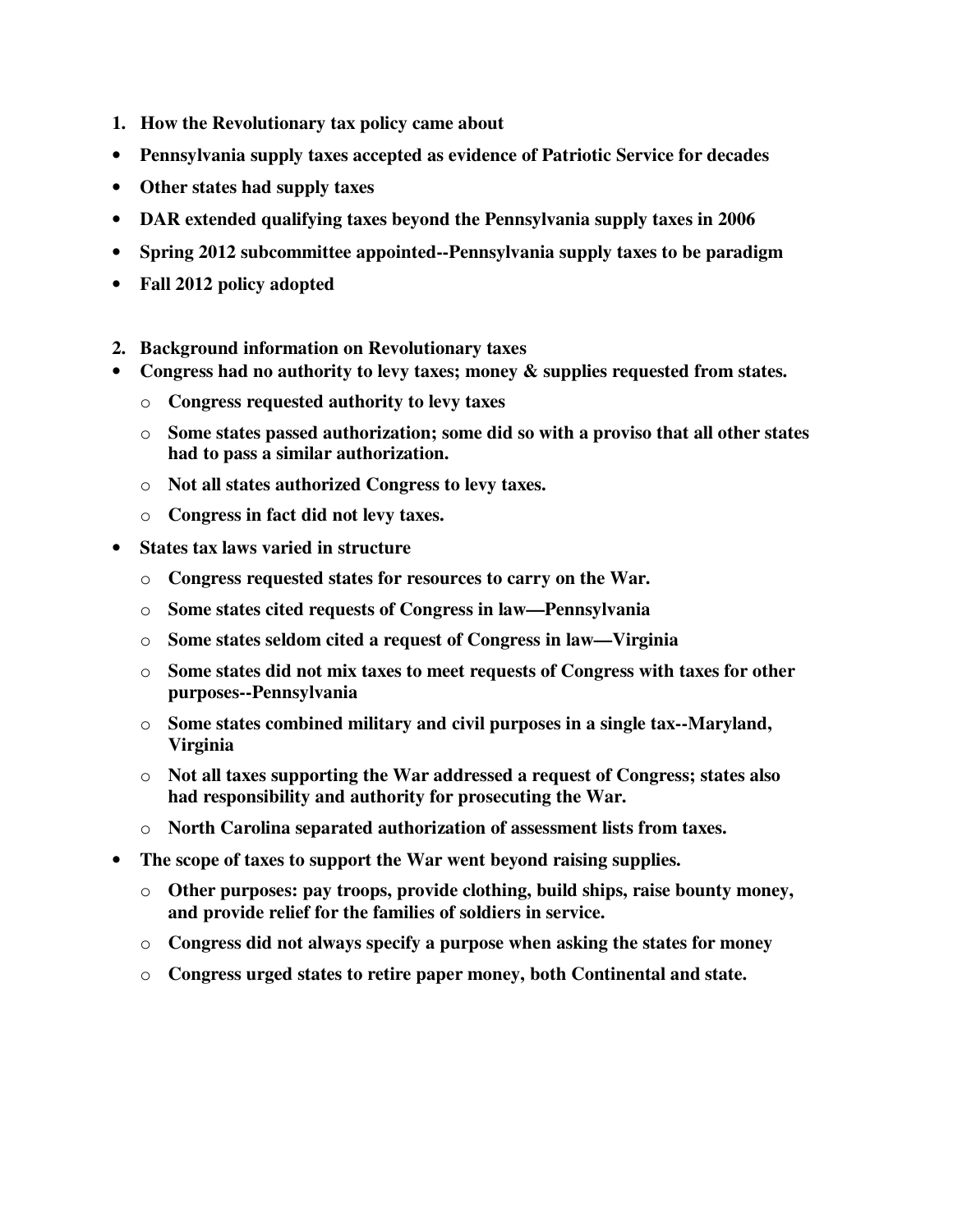**3. What the policy says** 

## **3a. Overview**

- **For Patriotic Service either in the title of the statute or body of the text must** 
	- o **Address a request of the Continental Congress**

and/or

o **Support the War or achieve independence.** 

*Hereafter "support the War" will be used as shortcut language.* 

- **Fees for breaking a law or late payment disqualify a person paying that tax from performing Patriotic service by payment**
- **Taxes are not evidence of Patriotic Service if** 
	- o **Law fails to state support for War or addresses a request of Congress.**
	- o **The "tax" was a fee for a license or a specific government service**
- **Burden of proof:** 
	- o **Ancestor on assessment roll, payment list, other record, or there is a receipt**
	- o **Record was for a tax levied under a law that supported the War**

**3b. Why consider assessment lists in addition to payment lists and receipts?** 

- **Precedents** 
	- o **Organizational rolls of militia, such as class lists**
	- o **Recommendations of appointment for officers**
	- o **Appointment to road crews**
	- o **Summons to jury service**
- **The taxpayer typically participated in the assessment process. Those not cooperating in assessment process were penalized, often double taxed.**
- **DAR and C.A.R. also follow accept assessment lists.**

**3c. Similarities in the acquisition of supplies—purchase, impressement, taxation.** 

- **County commissary stored and often received supplies, no matter how acquired**
- **From some records it cannot be determined how supplies were acquired.**
- **Compulsion involved in procurements and impressments**
- **Certificates for procurements or impressments could be used to pay taxes**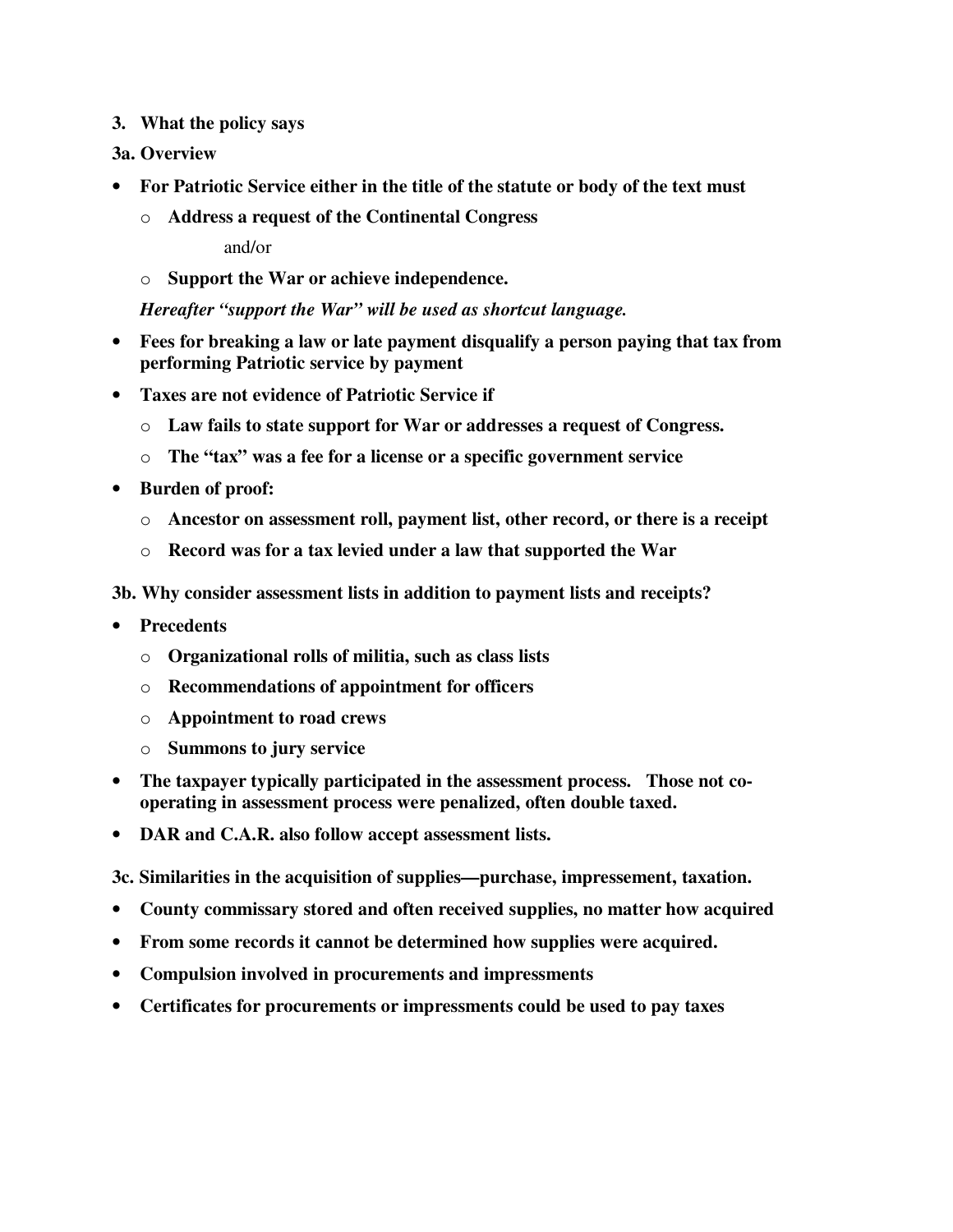**4. Subcommittee of Revolutionary Taxes reports** 

**4a. Statutes** 

- **Burden on an applicant to find and identify which tax laws supported War.**
- **No burden for laws approved by the Subcommittee on Revolutionary Taxes.**

|  | $\circ$ Reports                                         |                 |                       |
|--|---------------------------------------------------------|-----------------|-----------------------|
|  | <b>New York</b>                                         | <b>Delaware</b> | <b>Virginia</b>       |
|  | <b>New Jersey</b>                                       | <b>Maryland</b> | <b>North Carolina</b> |
|  | These reports cite the language and purpose of the tax. |                 |                       |

o **Reports at the NSSAR Website:** 

**https://www.sar.org/Committees/Genealogy/Tax-lists** 

or from the home page click on the following sequence

**Compatriots / NSSAR Committees / Genealogy / Reports: Subcommittee on Revolutionary Taxes** 

- o **Tax laws are sometimes buried in statutes that appear unrelated to taxes.** *If you find a tax law we missed, let us know.*
- o **Volunteer needed for reports for New England states.**
- o **Apparently no extant South Carolina and Georgia Revolutionary tax lists.**

#### **4b. Tax Records**

- **Burden on the applicant to determine whether a tax record naming an ancestor was for a tax that supported the War**.
- **No burden for records approved by the Subcommittee on Revolutionary Taxes.**
	- o **Reports Maryland Pennsylvania Virginia Work beginning on Delaware.**

- o **Reports at NSSAR Website: https://www.sar.org/Committees/Genealogy/Tax-lists**  or from the home page click on the following sequence **Compatriots / NSSAR Committees / Genealogy / Reports: Subcommittee on Revolutionary Taxes.**
- o **Reports provide guidance on what pages to submit and how to cite them.**
- o **Reports provide guidance on how to locate Revolutionary tax records.**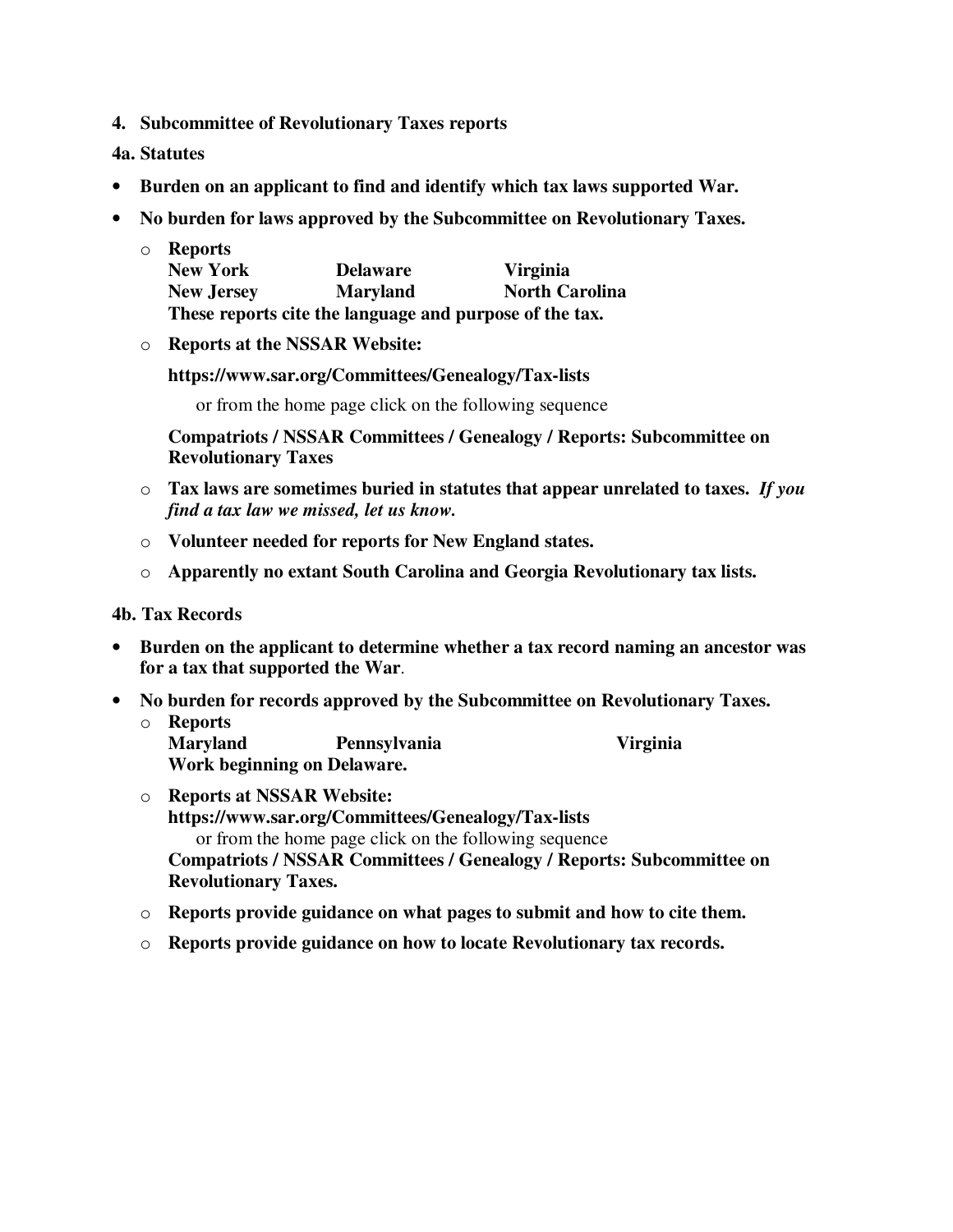**5. Using Revolutionary tax records as evidence of Patriotic Service.** 

# **5a. Maryland**

- o **Maryland State Archives records searched thoroughly. Those records for taxes supporting the War are available on-line at your home.**
- o **County and private sources have not been searched.**
- o **Maryland State Archives posted 1778 and 1779 Supply Tax for two parishes of Prince George's County. See the report for the URL and how to access this list.**
- o **Maryland SAR has posted all other known Revolutionary tax records proving Patriotic Service, except one partial list of duplicates a full list that is posted.**
- o **Maryland Tax Record report and the postings of records by Maryland SAR organized by county.**
- o **Many records alphabetical by surname within each hundred within a county.**
- o **Only St. Mary's County has no known Revolutionary tax list extant.**
- o **1783 supply tax lists appear complete and indexed for 15 of 18 counties. Prince George's County incomplete; Frederick and St. Mary's are missing.**
- o **1783 supply tax index by Maryland State Archives on-line.** 
	- **Search for "1783 Maryland Assessments"**

#### Or **Go to**

## **http://msa.maryland.gov/msa/stagser/s1400/s1437/html/ssi1437e.html**

- **15 of the counties are indexed here. Prince George's is not.**
- **Click on the county and search for your ancestor. Do not assume it is one big alphabetical list for each county.**
- o **You must examine the list to ensure that the ancestor was in fact a taxpayer. Go to http://www.mdssar.org/membership/marylandtaxlists**

**Click on link to the list, check the table of contents, and find ancestor.**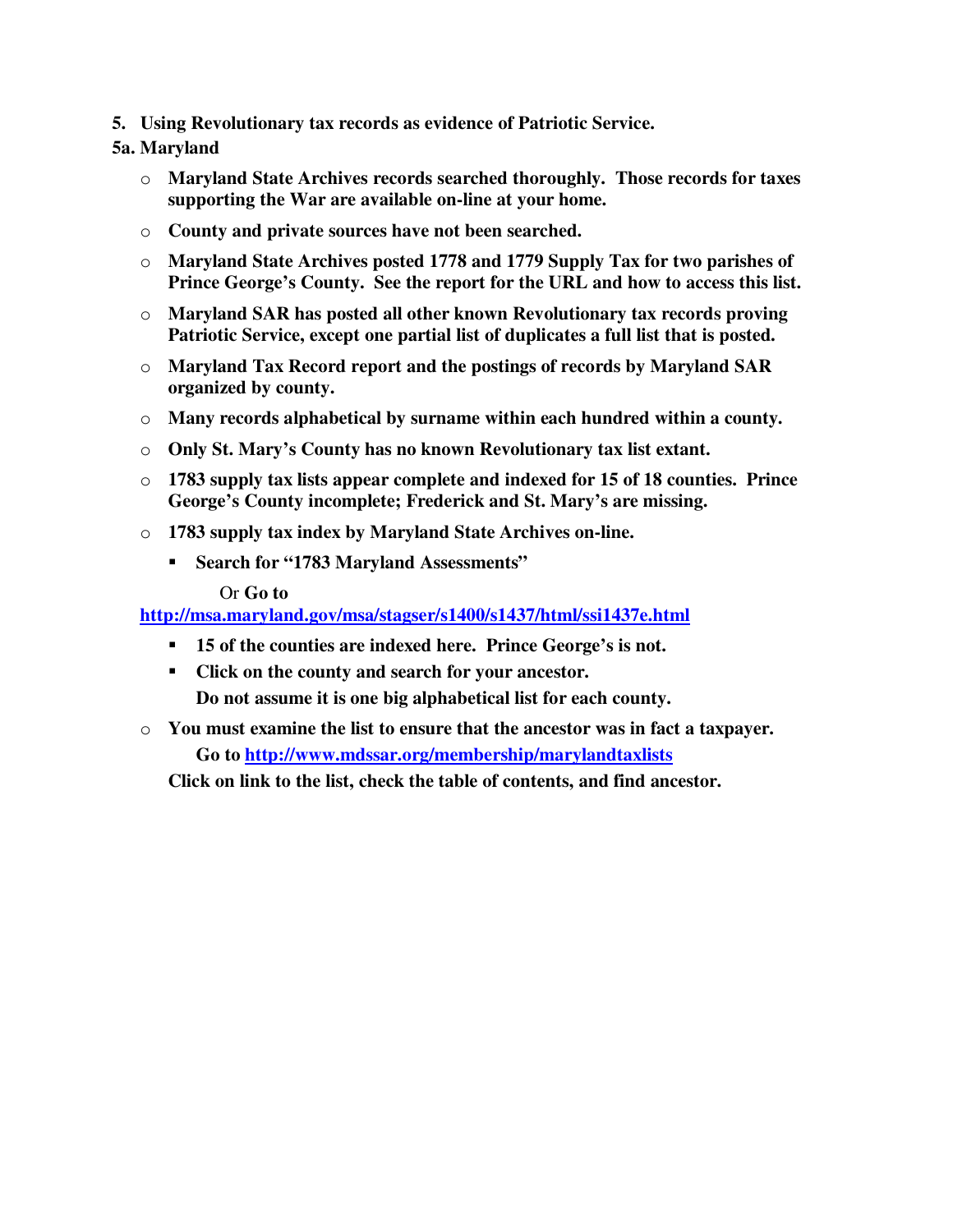**5b. Virginia** 

- **Library of Virginia, Auditor of Public Accounts:** 
	- o **Personal Property Tax lists (APA 633)**
	- o **Land Tax Books (APA 493)**
	- o **Provision Law and Specific Tax (APA 640)**
- **Personal Property Tax Lists** 
	- o **1782 & 1783 lists provide evidence of patriotic service**
	- o **At least some lists extant for 69 of the 74 counties and towns.**
	- o **Personal property tax lists available on microfilm from Library of Virginia. Available through interlibrary loan.**
	- o **About 2/3 of the lists accessible commercially on-line at BinnsGenealogy.Com**
	- o **Subcommittee on Revolutionary taxes has copied images of the remaining lists from microfilm and plans to make them available.**
- **Land Tax Books** 
	- o **1782 & 1783 lists provide evidence of patriotic service**
	- o **A full list is usually available once every three years, with the other years recording only changes.**
	- o **Land tax books are available on microfilm from Library of Virginia. Available through interlibrary loan.**
	- o **At least some lists extant for 69 of the 74 counties and towns. (Only Chesterfield County has neither personal property nor land tax records for 1782 and/or 1783).**
- **Records of the Specific Taxes** 
	- o **Specific taxes were payable in commodities and designed to raise supplies**
	- o **Tax records are intermingled with procurements and impressments.**
	- o **Records NOT microfilmed.**
	- o **The Subcommittee on Revolutionary Taxes photographed specific tax records and records of procurements and impressments. These are being posted on the SAR Library computers.**
	- o **Some records of procurements and impressments contain names of people for whom there is no extant public service claim.**
	- o **Specific tax records are available for 18 counties.**
	- o **Procurement and impressment records are available for 4 counties.**
	- o **1782 & 1783 payment records for personal property or land taxes for 8 counties are also in this subgroup.**
- **Records of bounty taxes** 
	- o **Virginia levied a tax to raise bounty money for recruits.**
	- o **Two lists extant: New Kent Co. (APA 225) and Richmond Co. (APA 640).**
	- o **These lists provide excellent county-wide coverage and for many of the men provide evidence of Military as well as Patriotic Service.**
- **County records** 
	- o **Some Revolutionary tax records are among county records at Library of Virginia.**
	- o **Some Revolutionary tax records are still in the counties.**
	- o **No systematic search for county records has been conducted.**